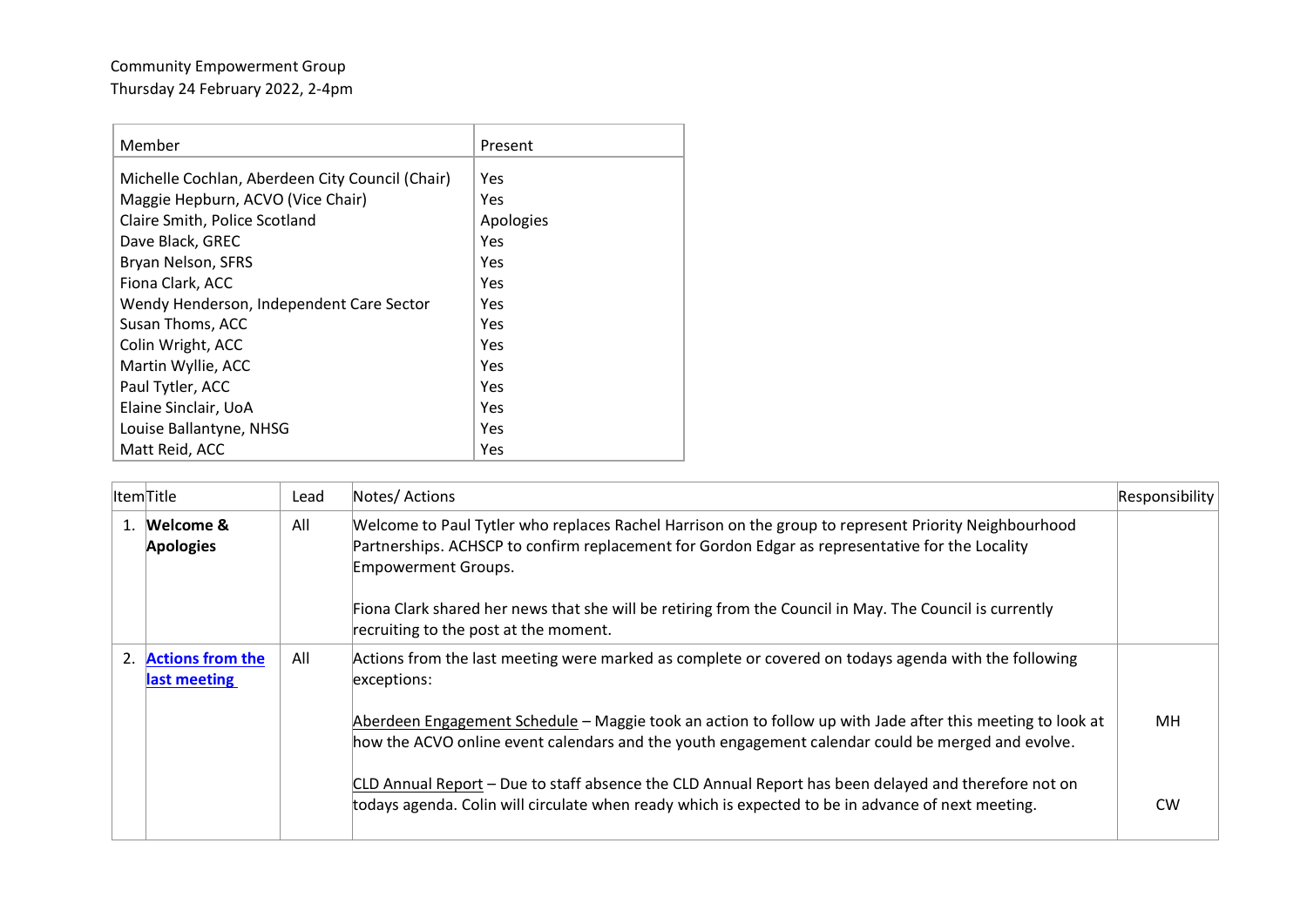| ItemTitle |                                                                                   | Lead                                   | Notes/ Actions                                                                                                                                                                                                                                                                                                                                                                                                                                                                                                                                                                                                                                                                                                                                                                                                                | Responsibility |
|-----------|-----------------------------------------------------------------------------------|----------------------------------------|-------------------------------------------------------------------------------------------------------------------------------------------------------------------------------------------------------------------------------------------------------------------------------------------------------------------------------------------------------------------------------------------------------------------------------------------------------------------------------------------------------------------------------------------------------------------------------------------------------------------------------------------------------------------------------------------------------------------------------------------------------------------------------------------------------------------------------|----------------|
|           |                                                                                   |                                        | Mental Health Wellbeing Fund - Maggie advised that the Partnership group hasn't met since the last meeting<br>but work has been ongoing to look at how application support for the Health Improvement Fund, Fairer<br>Aberdeen Fund and Mental Health and Wellbeing Fund could be streamlined. The Partnership group is<br>meeting in March and Maggie will advise of intentions to reflect this work in the Community Empowerment<br>Strategy as a way of empowering communities. The Community Empowerment Group will be keen to kept<br>updated on progress and help with overcoming any issues.                                                                                                                                                                                                                           | MН             |
|           |                                                                                   |                                        | Participatory Budgeting - Susan provided an update on PB for the Fairer Aberdeen Fund and advised that she<br>has started doing some work with Rachel Harrison to develop a PB toolkit for use by the Council but felt that<br>this could be a partnership toolkit. Louise advised that Adam Caldwells is also interested in pb forming part of<br>the community engagement framework for the NHS. Wendy agreed that it would be a good idea to have a<br>CPA toolkit to ensure consistency of application across partners. It was agreed that Michelle would arrange a<br>meeting with Susan, Maggie, Louise, Rachel and Neil to discuss further and we would bring a summary of<br>discussion back to the next meeting of the group. Dave suggested it might also be a topic of discussion for a<br>future Network meeting. | MC/MH/ST       |
|           |                                                                                   |                                        | Strengthening Communities Post - Maggie advised that the post closes on Monday and will update the group<br>on recruitment at the next meeting.                                                                                                                                                                                                                                                                                                                                                                                                                                                                                                                                                                                                                                                                               | MH             |
|           | 3. Revised<br>Community<br>Empowerment<br><b>Strategy - Early</b><br><b>Draft</b> | Dave,<br>Maggie,<br>Fiona,<br>Michelle | An early draft of the revised Community Empowerment Strategy was circulated in advance of the meeting.<br>There are still some sections to be completed but the group was asked to provide feedback on the work<br>completed so far.<br>Members were positive about the draft and the scope of the document given the broad subject matter. There<br>was a question mark about the audience for the document and whether this was just for Community Planning<br>Aberdeen or to be used by individual partners. At the moment the document is very focussed on Community<br>Planning Aberdeen structures.                                                                                                                                                                                                                     |                |
|           |                                                                                   |                                        | The group discussed the Levels of Empowerment diagram included in the strategy and how we hope all<br>partners would sign up to this. Populating the section with more partner examples would help illustrate the<br>universal application of the levels. The section on Community Planning Aberdeen arrangements is to clarify<br>how Community Planning Aberdeen are applying the levels and the next steps section highlights areas for<br>improvement.                                                                                                                                                                                                                                                                                                                                                                    |                |
|           |                                                                                   |                                        | Elaine advised that UoA are developing a community engagement strategy as part of their Civic University<br>work. Links could be made within this to the CPA Community Empowerment Strategy and in particular the<br>Levels of Empowerment. Elaine will consider whether there are any UoA examples which could be included in                                                                                                                                                                                                                                                                                                                                                                                                                                                                                                |                |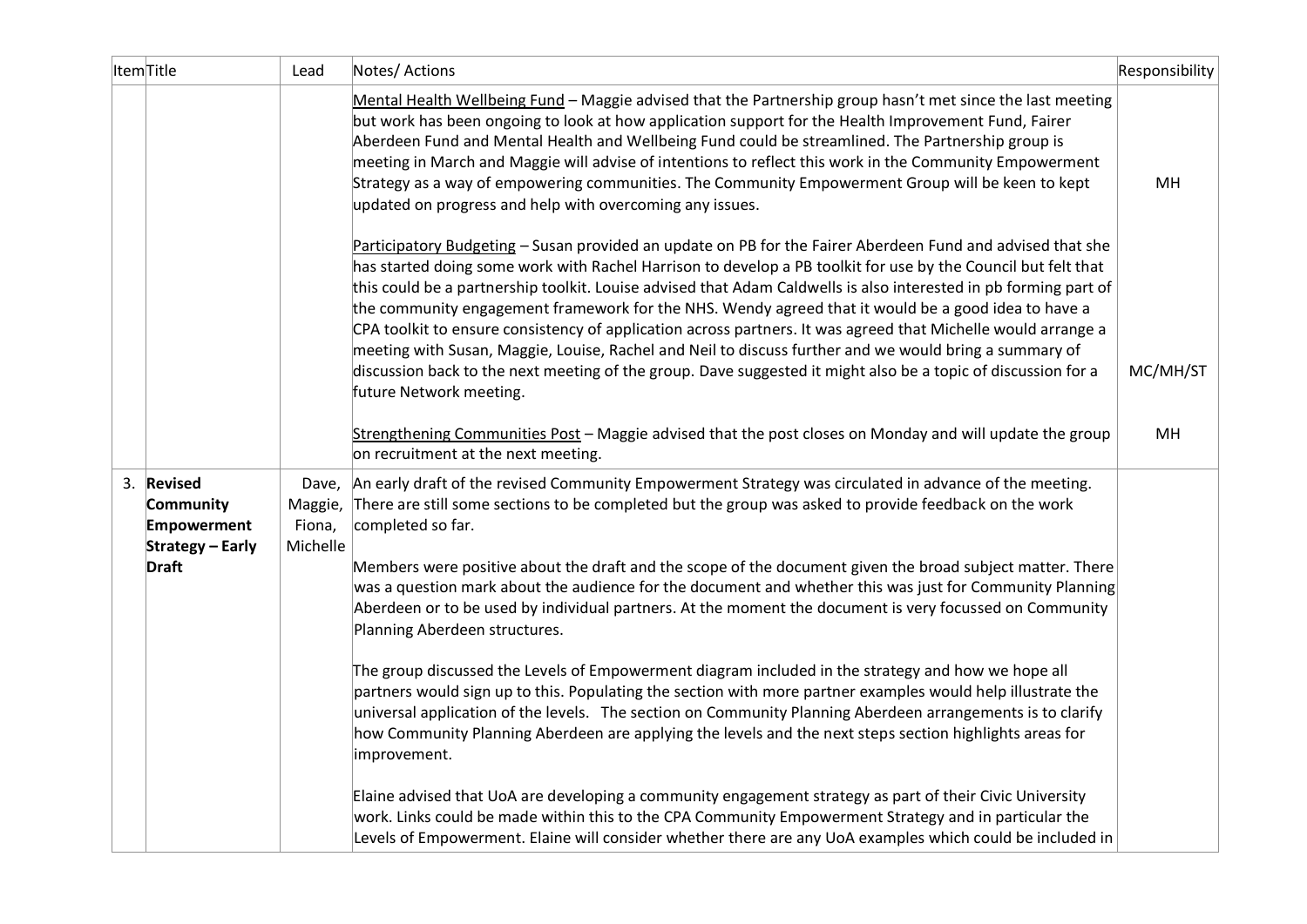| ItemTitle |                                                                                                      | Lead          | Notes/ Actions                                                                                                                                                                                                                                                                                                                                                                                                                                                                                                                                                                                                                                                                                                       | Responsibility                      |
|-----------|------------------------------------------------------------------------------------------------------|---------------|----------------------------------------------------------------------------------------------------------------------------------------------------------------------------------------------------------------------------------------------------------------------------------------------------------------------------------------------------------------------------------------------------------------------------------------------------------------------------------------------------------------------------------------------------------------------------------------------------------------------------------------------------------------------------------------------------------------------|-------------------------------------|
|           |                                                                                                      |               | the CPA strategy. Elaine was also interested in the earlier discussion about PB and how this could form part of<br>the University's engagement strategy.                                                                                                                                                                                                                                                                                                                                                                                                                                                                                                                                                             | ES                                  |
|           |                                                                                                      |               | Louise confirmed that NHS have an engagement framework and key objectives to diversify networks rather<br>than a strategy and that the framework is always evolving. One of the challenges they experience is how do<br>they know whether people feel empowered? She was pleased to see the draft Community Empowerment<br>Strategy includes a section on indicators of success. The NHS engagement focusses on recognising the<br>barriers to engagement and how to overcome them. The group suggested that it would also be useful for the<br>revised Community Empowerment Strategy to reference the identification and mitigation of barriers to<br>engagement. Louise agreed to share NHS framework/objectives. | LB                                  |
|           |                                                                                                      |               | Bryan advised that SFRS would be keen to embrace any local engagement strategy and is happy to give<br>examples of SFRS engagement for inclusion in the strategy. E.g. Gramps Walks and Talks.                                                                                                                                                                                                                                                                                                                                                                                                                                                                                                                       | <b>BN</b>                           |
|           |                                                                                                      |               | Louise queried what time period the strategy will cover. The group agreed that this will be based on what we<br>are going to change and how long it will take us to achieve that.                                                                                                                                                                                                                                                                                                                                                                                                                                                                                                                                    |                                     |
|           |                                                                                                      |               | Martin queried the term Community Empowerment and whether this is the right language as it creates a<br>divide and a 'them and us'. There followed a discussion about the audience for the strategy which was<br>described as for staff with public facing elements within the toolkit/ appendices. Martin accepted the use of<br>professional language within a strategy for staff but challenged that even if the strategy is for staff it sets up a<br>certain attitude. Dave highlighted that empowerment doesn't always have to be given and that we would<br>want to encourage community self-empowerment.                                                                                                     |                                     |
|           |                                                                                                      |               | Wendy agreed and reflected that during Covid people were just empowered. They knew what was needed<br>and what they could do. The strategy needs to raise awareness of an ongoing need for communities to be<br>involved in helping to deliver the longer term vision of the City and the important role they can continue to<br>play in that.                                                                                                                                                                                                                                                                                                                                                                       |                                     |
|           |                                                                                                      |               | The strategy review group thanked members for their feedback which they will take on board in the next<br>stage of drafting. If any members would like to get involved in this please contact one of the team.                                                                                                                                                                                                                                                                                                                                                                                                                                                                                                       | Dave, Maggie,<br>Fiona,<br>Michelle |
|           | 4. Review of<br><b>Aberdeen City</b><br>Voice - Draft<br><b>Report and</b><br><b>Recommendations</b> | Anne,<br>Dave | Michelle, The draft findings report was circulated in advance of the meeting. The report presents the findings of the<br>group so far. Further engagement with stakeholders including holding focus groups with panel members is<br>Bryan and taking place this month. Dave confirmed that he is holding a session with the equality network this evening.                                                                                                                                                                                                                                                                                                                                                           |                                     |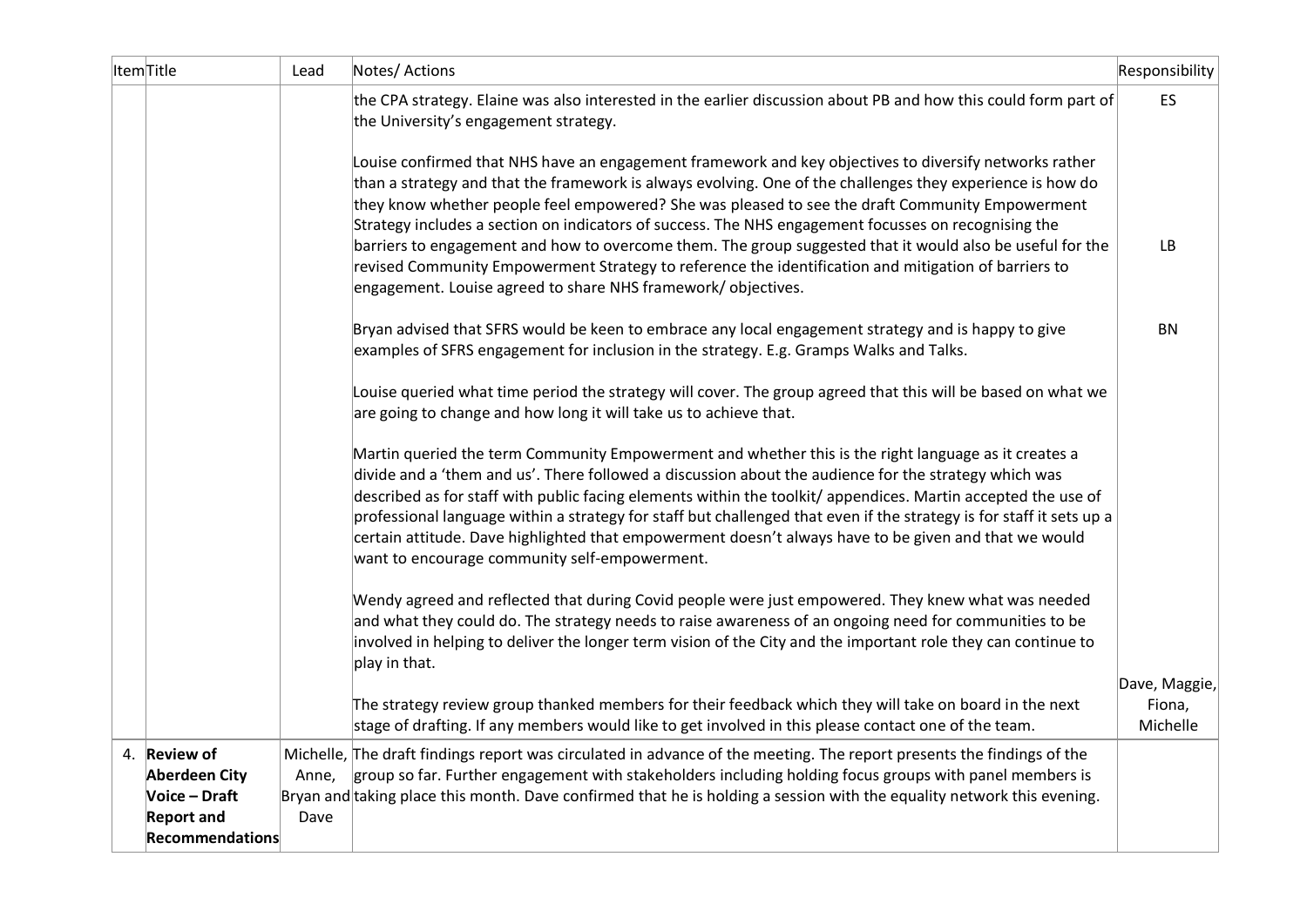| ItemTitle |                                                      | Lead | Notes/ Actions                                                                                                                                                                                                                                                                                                                              | Responsibility |
|-----------|------------------------------------------------------|------|---------------------------------------------------------------------------------------------------------------------------------------------------------------------------------------------------------------------------------------------------------------------------------------------------------------------------------------------|----------------|
|           |                                                      |      | The main topic of discussion was the potential move to making City Voice fully online and the requirement to<br>have an email address to do so. The following points were noted:                                                                                                                                                            |                |
|           |                                                      |      | Not everyone will have an email address. This presents both a challenge and opportunity.<br>Need to be careful that we not in breach of equality legislation.<br>Citizens could be supported to set up an email address which has wider benefits than for City Voice. For                                                                   |                |
|           |                                                      |      | example, support could be arranged through the local library.<br>Even though the ambition for the Census 2022 is to be digital first, a paper copy of the questionnaire is still<br>available on request.                                                                                                                                   |                |
|           |                                                      |      | Not everyone wants to be online - Fiona shared example of blue badges experience and warned against over<br>reliance on libraries. Support should be available via other settings/community organisations.<br>Louise shared data from NHS public engagement exercise in April 21 that showed how people want to engage                      |                |
|           |                                                      |      | with NHS.                                                                                                                                                                                                                                                                                                                                   |                |
|           |                                                      |      | What we found out - Public Engagement Exercise (April 2021)<br>106 members of the public gave their views on how they would like to engage with NHS Grampian after a survey was<br>shared on social media, key learning is shown below.                                                                                                     |                |
|           |                                                      |      | · Respondents preferred way to give their views were:<br>> Short online surveys about what's important to them (85%)<br>> Online opinion polls with 2 or 3 'hot topics' (75%),<br>> Longer online surveys asking about their experience of receiving care (53%)<br>> Email asking for their views on health care strategies and plans (25%) |                |
|           |                                                      |      | · Respondents preferred way to access engagement opportunities:<br>> Opt in to complete surveysthrough links shared on Facebook (66%)<br>> Sign up in advance to receive emails about engagement opportunities (58%)                                                                                                                        |                |
|           |                                                      |      | Wendy provided an update on action from last meeting to say ACHSCP are currently recruiting to a post on to<br>support people to use tech. Jane Boyle leading on tech workstream.                                                                                                                                                           |                |
|           | 5. Locality Planning<br>and Update from<br>LEGs/PNPs | Paul | This item was not discussed as Paul had to leave the meeting early.                                                                                                                                                                                                                                                                         |                |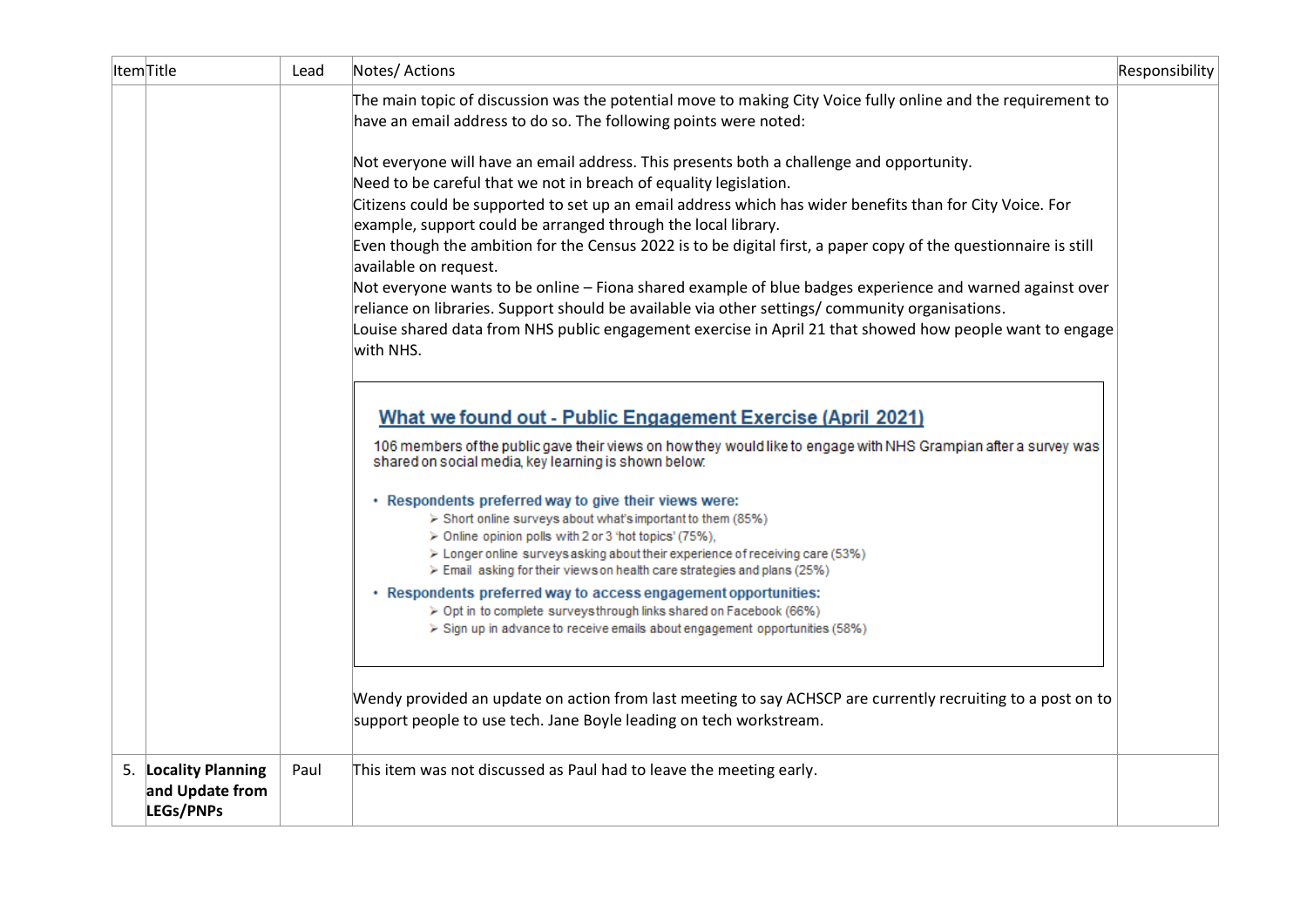| ItemTitle                                                                          | Lead   | Notes/ Actions                                                                                                                                                                                                                                                                                                                                                                                                                                                                                                                                                                                                                                                                                                                                                                                                                                                                                                                                                                                                                                                                                                                                                                                                                                                                                                                                                                                                                                                                                                                                                                                                                                                                                                                                                                                                                                                                                           | Responsibility |
|------------------------------------------------------------------------------------|--------|----------------------------------------------------------------------------------------------------------------------------------------------------------------------------------------------------------------------------------------------------------------------------------------------------------------------------------------------------------------------------------------------------------------------------------------------------------------------------------------------------------------------------------------------------------------------------------------------------------------------------------------------------------------------------------------------------------------------------------------------------------------------------------------------------------------------------------------------------------------------------------------------------------------------------------------------------------------------------------------------------------------------------------------------------------------------------------------------------------------------------------------------------------------------------------------------------------------------------------------------------------------------------------------------------------------------------------------------------------------------------------------------------------------------------------------------------------------------------------------------------------------------------------------------------------------------------------------------------------------------------------------------------------------------------------------------------------------------------------------------------------------------------------------------------------------------------------------------------------------------------------------------------------|----------------|
| 6. Engaging<br><b>Communities in</b><br>the Census                                 |        | Michelle The Census 2022 stakeholder engagement toolkit was circulated in advance of the meeting. Michelle advised<br>that Scottish Government is looking for support to engage minority groups. Fiona and Maggie shared<br>concerns about the level of support the Scottish Government are looking for to get engagement locally given<br>that they will not be doing door knocking. Maggie has reflected this back to the Scottish Government. Fiona<br>advised that libraries and the CLD team have been engaged for some time now in activities with the Scottish<br>Government in the run up to the Census.<br>All members agreed to look out for communications coming out on this from the Scottish Government<br>directly or via the Council/ Community Planning Aberdeen and disseminate through normal channels.                                                                                                                                                                                                                                                                                                                                                                                                                                                                                                                                                                                                                                                                                                                                                                                                                                                                                                                                                                                                                                                                               | <b>ALL</b>     |
| 7. Scottish Recovery<br>Network - What<br><b>Makes</b><br>Engagement<br>Meaningful | Dave   | The Engagement document was circulate in advance of the meeting as a good practice example. All agreed it<br>was easy to read and would be useful to refer to in developing the revised Community Empowerment<br>Strategy.                                                                                                                                                                                                                                                                                                                                                                                                                                                                                                                                                                                                                                                                                                                                                                                                                                                                                                                                                                                                                                                                                                                                                                                                                                                                                                                                                                                                                                                                                                                                                                                                                                                                               |                |
| 8. Health<br><b>Determinants</b><br><b>Research</b><br><b>Collaborative</b>        | Martin | Martin briefed the group on the Health Determinants Research Collaborative bid which he also posted<br>about on the Improvement Community MS Teams site. See below:<br>Aberdeen City Council along with its partners has submitted a bid for funding to setup a Health Determinants<br>Research Collaborative (HDRC). The purpose of the HDRC is to enable Aberdeen City Council along with its<br>partners to become more research focused, using evidence to inform its decisions, and undertaking research<br>and evaluation relating to Aberdeen City Council activities. The bid is based on incorporating the HDRC into<br>Aberdeen City Councils existing partnership arrangements. The HDRC will strengthen existing relationships<br>with partners and build new ones.<br>The HDRC aim is to support improvements in public health. This will be done by creating research led<br>environment to support decision-making. The HDRC will bring people and researchers together to identify<br>evidence that will help with decision making and to make recommendations for funding research into areas<br>of concern or interest. It will do this by training professionals and citizens on how to prioritise research needs<br>and ensure research reviews are available to support decisions made. The HDRC will engage and involve<br>people and communities and will share back what is discovered, how research and learning has been used<br>and what impact this has had on people's health. This will be shared both locally and internationally.<br>Aberdeen City is facing a social and economic transformation. This transformation will happen because of the<br>decline in the oil and gas industry, on-going changes toward a net zero economy and to deal with the impacts<br>of Brexit and Covid-19. Aberdeen City Council and its partners are working very hard to improve the |                |